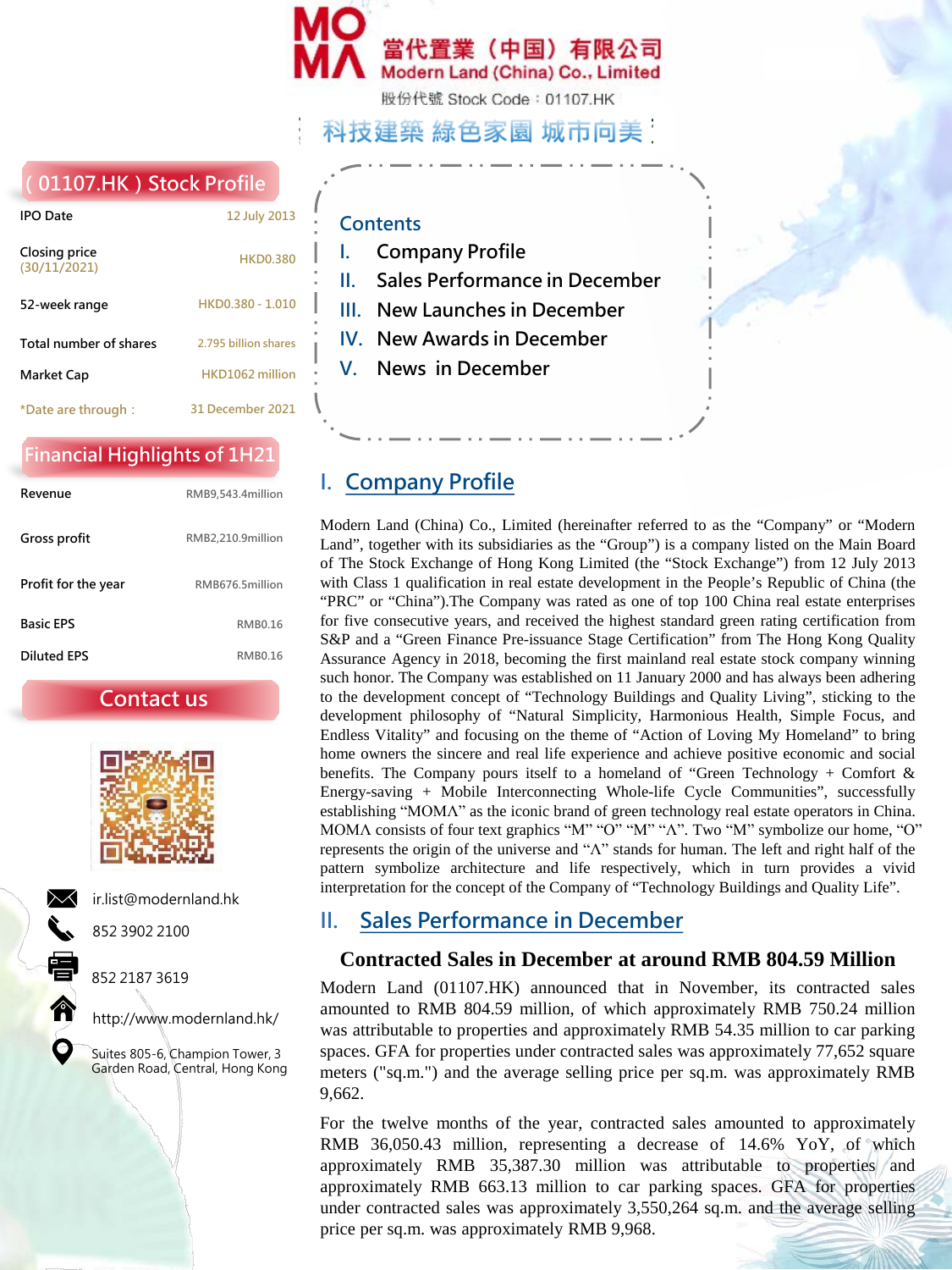

### **III. Best-selling Projects in December**

#### ۵Х **[Qianjiang] Modern Man Ting Chun MOMΛ**

The Modern Man Ting Chun MOMΛ project continues to enjoy strong sales since its first launch, with a higher conversion rate than other projects in the market. For larger apartment buyers or upgraders in the Qianjiang Market, they are more enthusiastic about the large-apartment products (130㎡). The project further promoted the sale of the Western-style Houses Product 12 with spacious units, low density 11-story planning, ultra-wide building spacing and amazing natural view, on December 12. Online publicity and offline customer accumulation created a customer-friendly environment on the day of further promotion. Meanwhile, the online publicity of the western-style houses used the selling points of market scarcity, one elevator for one unit, lowdensity planning and open views to build up the product image and present it to the discerning people in Qianjiang. Upgraded western-style houses were further promoted on December 12. Modern Man Ting Chun MOMΛ is located at urban core and next to a school, providing healthy and smart homes in high-profile western-style houses, dazzling the city!



#### мõ **[Xi'an] Modern Realm MOMΛ**

The parking spaces of the Moder Realm MOMΛ project continue to sell well with a higher conversion rate, especially for those who have already purchased residential units in the project and whose enthusiasm for purchase is even higher. Thanks to the increasingly vehicles in service year by year in Xi'an and the bonus from the core location of Yanming Lake where the project is located, the parking spaces of the Moder Realm MOMΛ project have a strong prospect of value preservation and appreciation, while the high-quality parking support also is favor to parking and maintenance. Green residence with quality parking spaces presents a onestop convenient and prestigious living experience, which has also become the decisive code for the hot sale of the parking spaces. Next, the Modern Realm MOMΛ project will continue to promote the sales and conversion of parking spaces and present better and more comfortable living experience for residents from the perspective of community quality facilities!



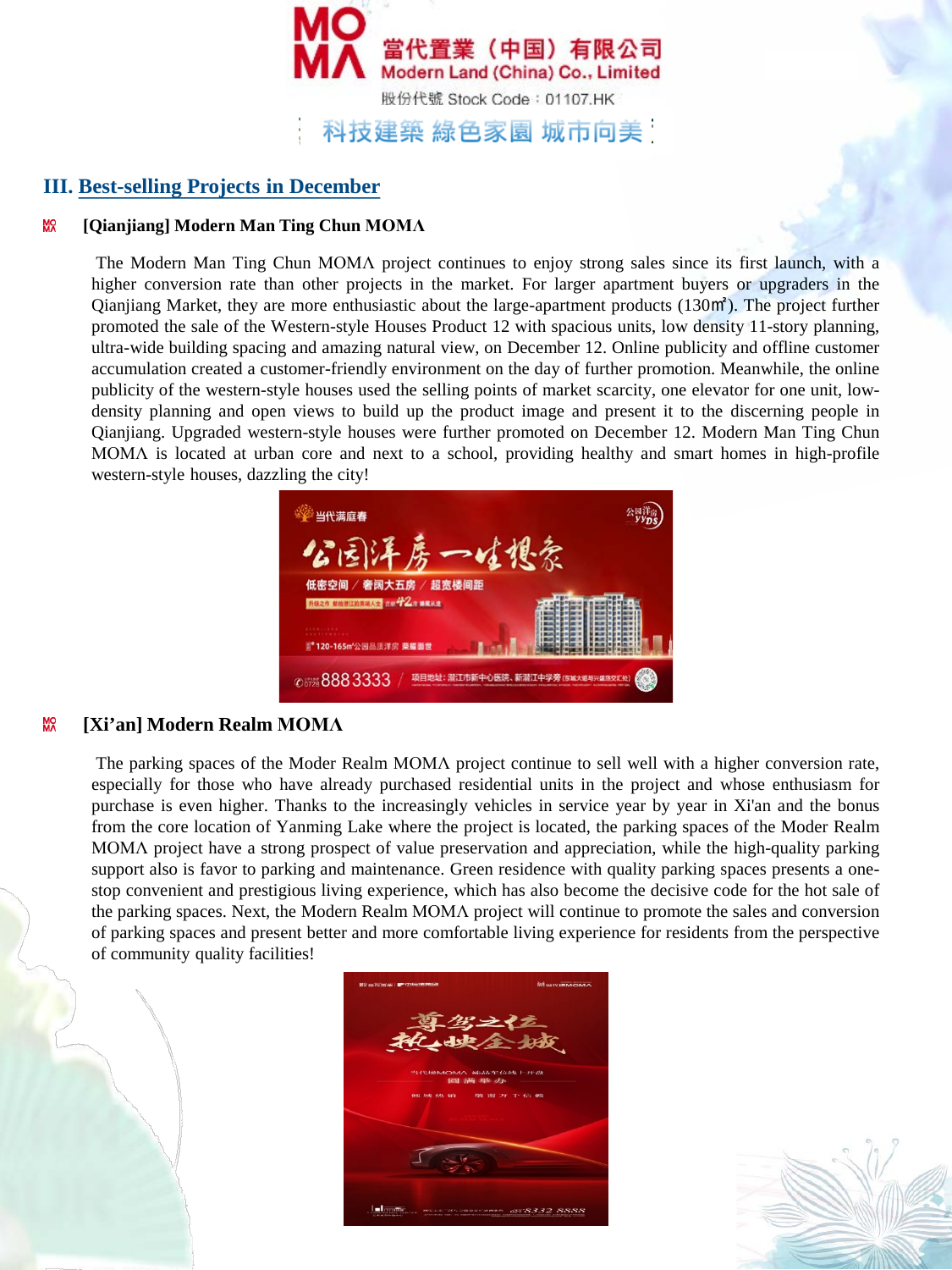

# 科技建築 綠色家園 城市向美

## **V. New Awards in December**

| <b>Time</b>    | <b>Type of Award</b> | Award                                                                    | <b>Presenter</b>                                                   |
|----------------|----------------------|--------------------------------------------------------------------------|--------------------------------------------------------------------|
| December<br>16 | For project          | Top 10 Healthy Building Benchmark Projects 2021                          | iGreen Healthy Habitat<br>Technology Forum 2021                    |
| December<br>15 | For project          | <b>Best Habitat Property 2021</b>                                        | <b>Property Capitalism</b>                                         |
| December<br>16 | For company          | Top 10 Chinese Real Estate Enterprises by Product<br>Value System 2021   | <b>Super Product Power</b><br><b>Innovation Conference</b><br>2021 |
| December<br>16 | For company          | Top 50 Chinese Real Estate Enterprises by Super<br>Product Power 2021    | <b>Super Product Power</b><br><b>Innovation Conference</b><br>2021 |
| December<br>16 | For company          | Top 10 Healthy Buildings by Product Power 2021                           | iGreen Healthy Habitat<br>Technology Forum 2021                    |
| December<br>15 | For company          | The Real Estate Enterprise with the Greatest Green<br>Product Power 2021 | <b>Property Capitalism</b>                                         |
|                |                      |                                                                          |                                                                    |



*\* The above awards were granted to Modern Land and its affiliated enterprises.*